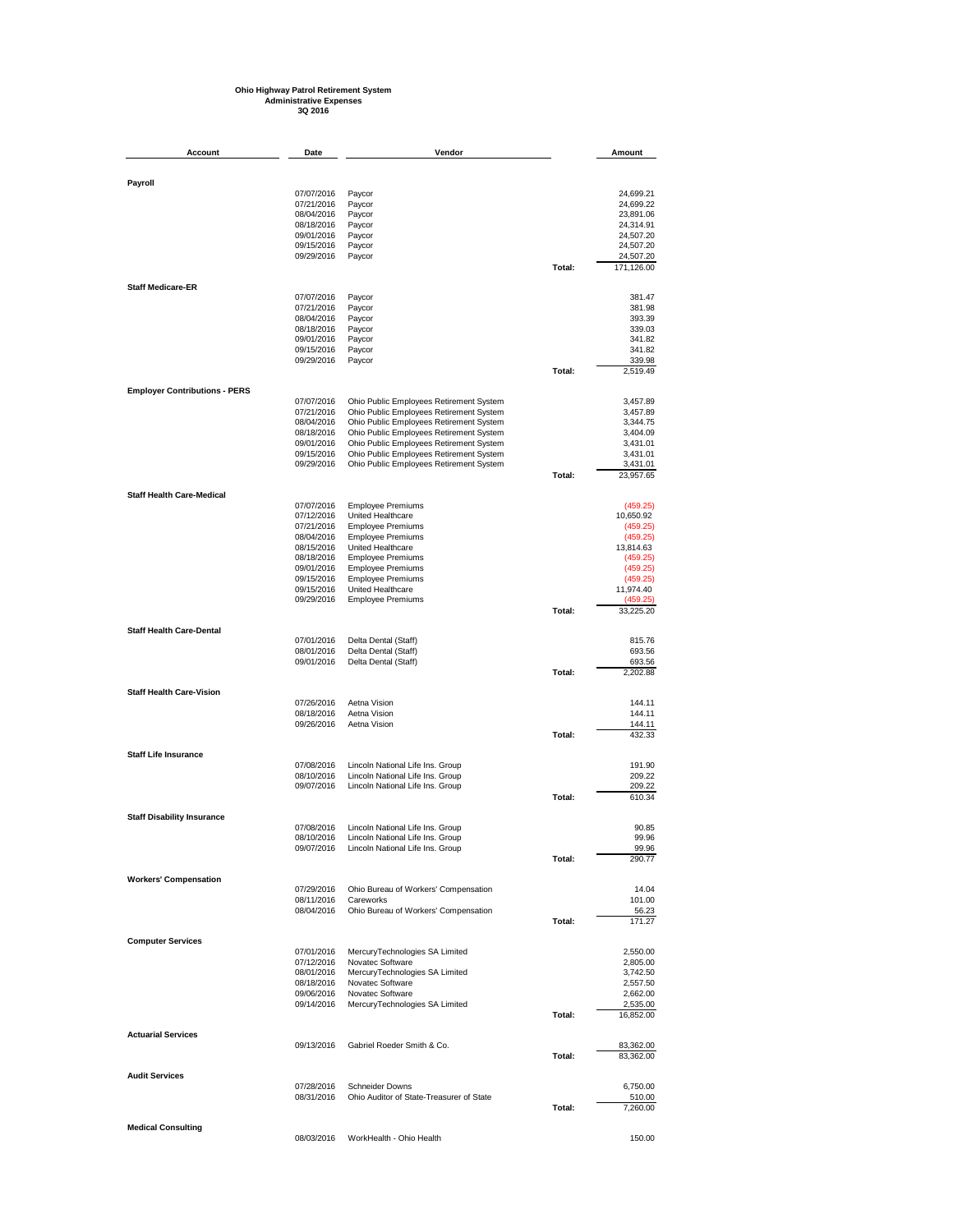| Account                                   | Date                     | Vendor                                               |        | Amount                 |
|-------------------------------------------|--------------------------|------------------------------------------------------|--------|------------------------|
|                                           | 09/06/2016               | WorkHealth - Ohio Health                             |        | 137.00                 |
|                                           |                          |                                                      | Total: | 287.00                 |
|                                           |                          |                                                      |        |                        |
| <b>Medical Evaluations</b>                | 07/18/2016               | Kuhnlein & Martin, Inc                               |        | 675.00                 |
|                                           | 07/28/2016               | Kuhnlein & Martin, Inc.                              |        | 650.00                 |
|                                           |                          |                                                      | Total: | 1,325.00               |
|                                           |                          |                                                      |        |                        |
| <b>Legal Services</b>                     | 07/05/2016               |                                                      |        |                        |
|                                           | 07/05/2016               | Ice Miller LLC<br>Ice Miller LLC                     |        | 295.00<br>1,829.00     |
|                                           | 08/02/2016               | Ice Miller LLC                                       |        | 678.50                 |
|                                           | 08/09/2016               | Ice Miller LLC                                       |        | 5,133.00               |
|                                           | 09/15/2016               | Ice Miller LLC                                       |        | 1,681.50               |
|                                           | 09/21/2016               | <b>Tucker Ellis LLP</b>                              |        | 642.00                 |
|                                           | 09/28/2016               | <b>Attorney General's Office</b>                     | Total: | 13,419.36<br>23,678.36 |
|                                           |                          |                                                      |        |                        |
| <b>Service By Others</b>                  |                          |                                                      |        |                        |
|                                           | 07/01/2016               | <b>Avalon Benefit Services</b>                       |        | 30.70                  |
|                                           | 07/07/2016<br>07/07/2016 | <b>Network Solutions</b>                             |        | 147.96<br>209.97       |
|                                           | 07/08/2016               | GoDaddy.com<br>Paycor Payroll Service                |        | 71.02                  |
|                                           | 07/22/2016               | Paycor Payroll Service                               |        | 71.02                  |
|                                           | 07/26/2016               | Ohio Mobile Shredding                                |        | 45.80                  |
|                                           | 07/31/2016               | Culligan                                             |        | 28.50                  |
|                                           | 08/01/2016               | <b>Avalon Benefit Services</b>                       |        | 30.70                  |
|                                           | 08/05/2016<br>08/18/2016 | Paycor Payroll Service<br>Paycor Payroll Service     |        | 74.52<br>88.26         |
|                                           | 08/22/2016               | Solar Imaging                                        |        | 71.20                  |
|                                           | 08/31/2016               | Culligan                                             |        | 28.50                  |
|                                           | 09/01/2016               | <b>Avalon Benefit Services</b>                       |        | 30.70                  |
|                                           | 09/02/2016               | Paycor Payroll Service                               |        | 68.26                  |
|                                           | 09/16/2016<br>09/19/2016 | Paycor Payroll Service<br>Ohio Mobile Shredding      |        | 68.26<br>45.68         |
|                                           | 09/30/2016               | Culligan                                             |        | 28.50                  |
|                                           | 09/30/2016               | Paycor Payroll Service                               |        | 68.26                  |
|                                           |                          |                                                      | Total: | 1,207.81               |
|                                           |                          |                                                      |        |                        |
| <b>Education-Trustees</b>                 | 08/31/2016               | <b>Opal Financial Group</b>                          |        | 395.00                 |
|                                           | 09/09/2016               | <b>NCPERS</b>                                        |        | 650.00                 |
|                                           |                          |                                                      | Total: | 1,045.00               |
|                                           |                          |                                                      |        |                        |
| <b>Education-Staff</b>                    |                          |                                                      |        |                        |
|                                           | 07/07/2016<br>08/31/2016 | <b>Certified Staffing Solutions</b><br>Dennis Smith  |        | 415.00<br>38.34        |
|                                           | 09/07/2016               | Clear Law Institute                                  |        | 99.00                  |
|                                           | 09/09/2016               | <b>NCPERS</b>                                        |        | 650.00                 |
|                                           |                          |                                                      | Total: | 1,202.34               |
|                                           |                          |                                                      |        |                        |
| <b>Membership Outreach</b>                | 07/31/2016               | Mark Atkeson                                         |        | 238.68                 |
|                                           | 08/31/2016               | Mark Atkeson                                         |        | 331.56                 |
|                                           | 09/14/2016               | Retirees' Association                                |        | 22.00                  |
|                                           | 09/30/2016               | Mark Atkeson                                         |        | 331.56                 |
|                                           |                          |                                                      | Total: | 923.80                 |
| Printing                                  |                          |                                                      |        |                        |
|                                           | 09/20/2016               | Ricoh                                                |        | 410.39                 |
|                                           |                          |                                                      | Total: | 410.39                 |
|                                           |                          |                                                      |        |                        |
| <b>Postage and Supplies</b>               | 07/16/2016               | <b>United Parcel Service</b>                         |        | 10.74                  |
|                                           | 07/19/2016               | Pitney Bowes Inc                                     |        | 500.00                 |
|                                           | 07/28/2016               | Pitney Bowes Inc                                     |        | 119.99                 |
|                                           | 08/02/2016               | Pitney Bowes Inc                                     |        | 50.00                  |
|                                           | 08/26/2016               | Pitney Bowes Inc                                     |        | 80.98                  |
|                                           | 09/11/2016<br>09/22/2016 | Pitney Bowes Inc<br>Pitney Bowes Inc                 |        | 105.00<br>500.00       |
|                                           |                          |                                                      | Total: | 1,366.71               |
|                                           |                          |                                                      |        |                        |
| <b>Telecommunications Services</b>        |                          |                                                      |        |                        |
|                                           | 07/01/2016<br>07/11/2016 | Time Warner Cable<br>West Unified Communications     |        | 1,125.45<br>1.71       |
|                                           | 07/22/2016               | Keytel Systems                                       |        | 152.00                 |
|                                           | 08/01/2016               | Time Warner Cable                                    |        | 1,129.37               |
|                                           | 08/05/2016               | <b>Keytel Systems</b>                                |        | 84.00                  |
|                                           | 08/11/2016               | <b>West Unified Communications</b>                   |        | 2.23                   |
|                                           | 09/01/2016               | Time Warner Cable                                    | Total: | 1,128.65               |
|                                           |                          |                                                      |        | 3,623.41               |
| <b>Computer Services - Offsite Server</b> |                          |                                                      |        |                        |
|                                           | 07/01/2016               |                                                      |        | 300.00                 |
|                                           | 08/01/2016               |                                                      |        | 300.00                 |
|                                           | 09/01/2016               |                                                      | Total: | 300.00                 |
|                                           |                          |                                                      |        | 900.00                 |
| <b>Rent Expense</b>                       |                          |                                                      |        |                        |
|                                           | 07/01/2016               | <b>Triangle Commercial Properties</b>                |        | 9,680.95               |
|                                           | 08/01/2016               | <b>Triangle Commercial Properties</b>                |        | 9,680.95               |
|                                           | 09/01/2016               | <b>Triangle Commercial Properties</b>                | Total: | 9,680.95<br>29,042.85  |
|                                           |                          |                                                      |        |                        |
| Insurance                                 |                          |                                                      |        |                        |
|                                           | 09/28/2016               | ARC Excess & Surplus LLC                             |        | 14,960.00              |
|                                           | 09/28/2016<br>09/28/2016 | ARC Excess & Surplus LLC<br>ARC Excess & Surplus LLC |        | 1,561.00<br>13,646.00  |
|                                           |                          |                                                      |        | 30,167.00              |

**Office Supplies**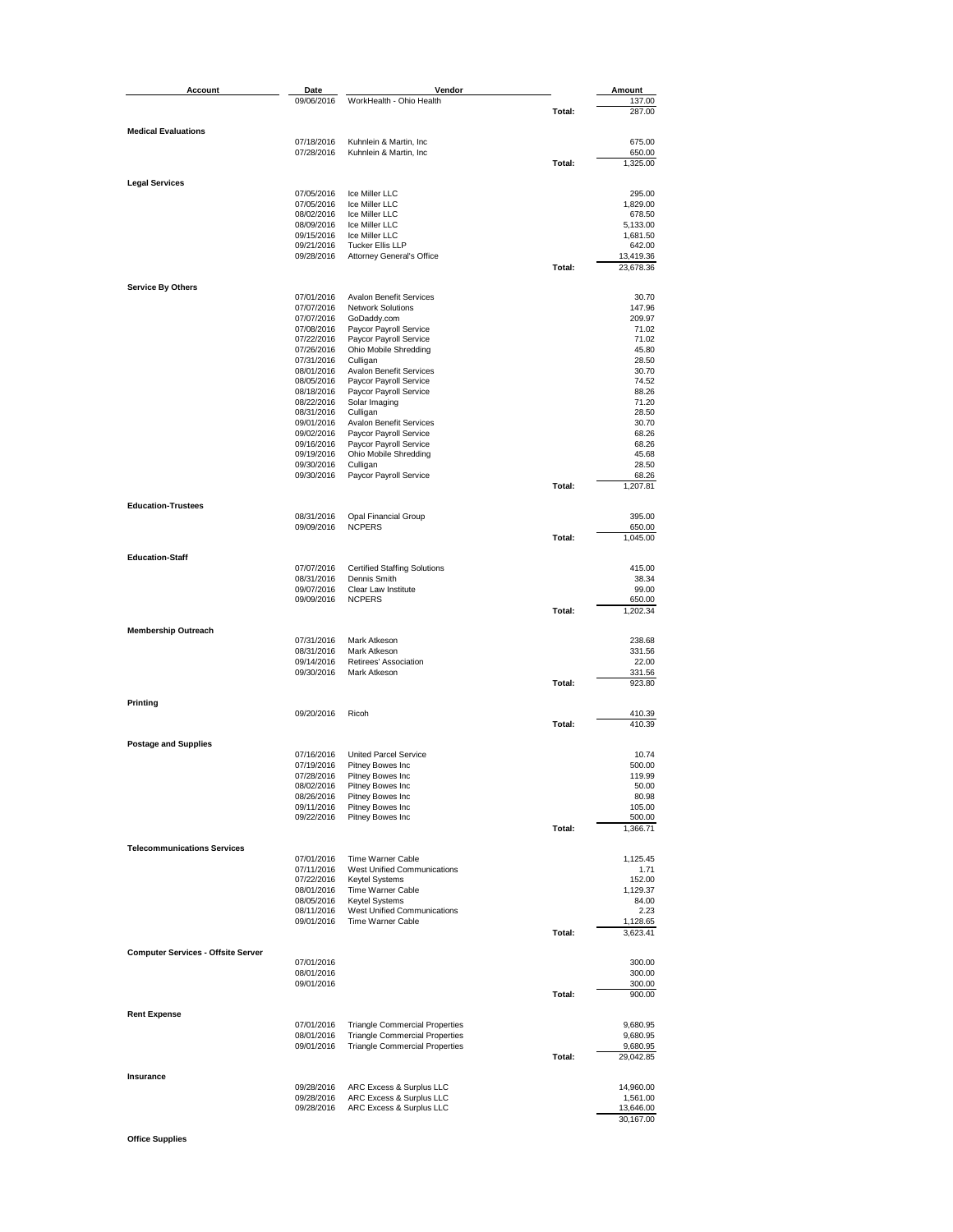| <b>Account</b>                           | Date                     | Vendor                                                     |        | Amount             |
|------------------------------------------|--------------------------|------------------------------------------------------------|--------|--------------------|
|                                          | 07/14/2016               | Office City                                                |        | 94.77              |
|                                          | 07/21/2016               | <b>Traxler Custom Printing</b>                             |        | 80.00              |
|                                          | 08/01/2016               | Office City                                                |        | 179.05             |
|                                          | 08/24/2016               | <b>Batteries Plus</b>                                      |        | 16.95              |
|                                          | 09/01/2016<br>09/09/2016 | Office City<br><b>Traxler Custom Printing</b>              |        | 201.60<br>40.00    |
|                                          | 09/09/2016               | Ricoh                                                      |        | 75.84              |
|                                          | 09/09/2016               | Amazon.com                                                 |        | 36.43              |
|                                          | 09/12/2016               | Office City                                                |        | 142.42             |
|                                          | 09/13/2016               | <b>Batteries Plus</b>                                      |        | 83.95              |
|                                          | 09/19/2016<br>09/20/2016 | <b>Batteries Plus</b><br>Office City                       |        | 83.95<br>6.93      |
|                                          |                          |                                                            | Total: | 1,041.89           |
|                                          |                          |                                                            |        |                    |
| <b>Office Equipment Expense</b>          |                          |                                                            |        |                    |
|                                          | 07/11/2016<br>07/14/2016 | Intuit Quickbooks<br>Micro Center                          |        | 601.95<br>199.99   |
|                                          | 07/21/2016               | Micro Center                                               |        | 39.99              |
|                                          | 08/11/2016               | <b>Foxit Software</b>                                      |        | 167.00             |
|                                          | 09/15/2016               | Micro Center                                               |        | 94.97              |
|                                          |                          |                                                            | Total: | 1,103.90           |
| <b>Travel-Board Meetings</b>             |                          |                                                            |        |                    |
|                                          | 07/11/2016               | Cambria Suites                                             |        | 114.59             |
|                                          | 07/20/2016               | Kenneth C. Boyer                                           |        | 100.98             |
|                                          | 07/20/2016               | Larry A. Davis<br>Darryl Anderson                          |        | 30.24              |
|                                          | 07/20/2016<br>08/19/2016 | Kenneth C. Boyer                                           |        | 179.28<br>101.52   |
|                                          | 08/19/2016               | Larry A. Davis                                             |        | 30.24              |
|                                          | 08/19/2016               | JP Allen                                                   |        | 77.76              |
|                                          | 08/19/2016               | Joseph Thomas                                              |        | 142.56             |
|                                          | 08/19/2016<br>08/19/2016 | Darryl Anderson<br>Matthew L. Them                         |        | 81.00<br>54.00     |
|                                          | 09/09/2016               | <b>Cambria Suites</b>                                      |        | 1,145.90           |
|                                          |                          |                                                            | Total: | 2,058.07           |
|                                          |                          |                                                            |        |                    |
| <b>Board Meetings</b>                    | 07/11/2016               | Dough Boys Pizza                                           |        | 114.01             |
|                                          | 07/11/2016               | Krispy Kreme                                               |        | 15.38              |
|                                          | 07/11/2016               | Chick-Fil-A                                                |        | 137.04             |
|                                          | 07/19/2016               | <b>Holly Carr</b>                                          |        | 33.66              |
|                                          | 08/11/2016               | Chick-Fil-A<br>Matt the Miller's                           |        | 92.60<br>310.00    |
|                                          | 09/09/2016<br>09/09/2016 | <b>GFS</b>                                                 |        | 40.76              |
|                                          | 09/09/2016               | Kroger                                                     |        | 21.44              |
|                                          | 09/09/2016               | Krispy Kreme                                               |        | 8.99               |
|                                          | 09/09/2016               | Panera Bread                                               |        | 217.08             |
|                                          | 09/09/2016<br>09/09/2016 | <b>Bob Evans</b><br>Tim Horton's                           |        | 187.97<br>31.98    |
|                                          |                          |                                                            | Total: | 1,210.91           |
|                                          |                          |                                                            |        |                    |
| <b>Miscellaneous</b>                     |                          |                                                            |        |                    |
|                                          | 08/03/2016<br>08/11/2016 | WorkHealth - Ohio Health<br>ELK Promotions Inc.            |        | 44.00<br>146.38    |
|                                          | 08/11/2016               | Dough Boys Pizza                                           |        | 65.73              |
|                                          | 08/11/2016               | Amazon.com                                                 |        | 71.00              |
|                                          |                          |                                                            | Total: | 327.11             |
| <b>Travel-Education-Trustees</b>         |                          |                                                            |        |                    |
|                                          | 07/15/2016               | Hartland & Co                                              |        | 12.70              |
|                                          | 09/09/2016               | Southwest Airlines                                         |        | 458.96             |
|                                          | 09/09/2016               | Planet Hollywood Resort & Casino                           |        | 155.68             |
|                                          | 09/09/2016               | Opal Financial Group                                       |        | 1,074.87           |
|                                          |                          |                                                            | Total: | 1,702.21           |
| <b>Travel-Education-Staff</b>            |                          |                                                            |        |                    |
|                                          | 07/11/2016               | Astor Crowne Plaza New Orleans                             |        | 662.31             |
|                                          | 07/13/2016               | Dennis Smith                                               |        | 162.00             |
|                                          | 07/15/2016<br>08/12/2016 | Hartland & Co<br><b>Holly Carr</b>                         |        | 12.70<br>44.40     |
|                                          | 08/31/2016               | Mark Atkeson                                               |        | 367.96             |
|                                          | 09/09/2016               | Planet Hollywood Resort & Casino                           |        | 155.68             |
|                                          |                          |                                                            | Total: | 1,405.05           |
| <b>Travel-Other</b>                      |                          |                                                            |        |                    |
|                                          | 07/11/2016               | Expedia.com                                                |        | 4.00               |
|                                          | 07/31/2016               | Mark Atkeson                                               |        | 30.24              |
|                                          | 08/31/2016               | <b>Michael Press</b>                                       |        | 32.61              |
|                                          | 08/31/2016<br>09/09/2016 | Mark Atkeson<br>Columbus Commons Parking                   |        | 66.96<br>5.00      |
|                                          | 09/30/2016               | Dennis Smith                                               |        | 16.20              |
|                                          | 09/30/2016               | Mark Atkeson                                               |        | 77.44              |
|                                          |                          |                                                            | Total: | 232.45             |
| <b>Dues &amp; Subscriptions Trustees</b> |                          |                                                            |        |                    |
|                                          | 07/08/2016               | <b>USA Today</b>                                           |        | 25.00              |
|                                          | 08/05/2016               | <b>USA Today</b>                                           |        | 25.00              |
|                                          | 09/27/2016               | <b>USA Today</b>                                           |        | 25.00              |
|                                          |                          |                                                            | Total: | 75.00              |
| Dues & Subscriptions-Staff               |                          |                                                            |        |                    |
|                                          | 07/11/2016               | Wall Street Journal                                        |        | 32.99              |
|                                          | 07/11/2016               | Government Finance Officers Assoc.                         |        | 435.00             |
|                                          | 07/15/2016<br>08/11/2016 | Public Sector HealthCare Roundtable<br>Wall Street Journal |        | 1,000.00<br>32.99  |
|                                          | 09/06/2016               | Government Finance Officers Assoc.                         |        | 160.00             |
|                                          | 09/07/2016               | JLEC                                                       |        | 10.00              |
|                                          | 09/09/2016               | Wall Street Journal                                        |        | 32.99              |
|                                          | 09/26/2016               | Natl Conf. on Public Employee Retirement                   | Total: | 250.00<br>1,953.97 |
|                                          |                          |                                                            |        |                    |